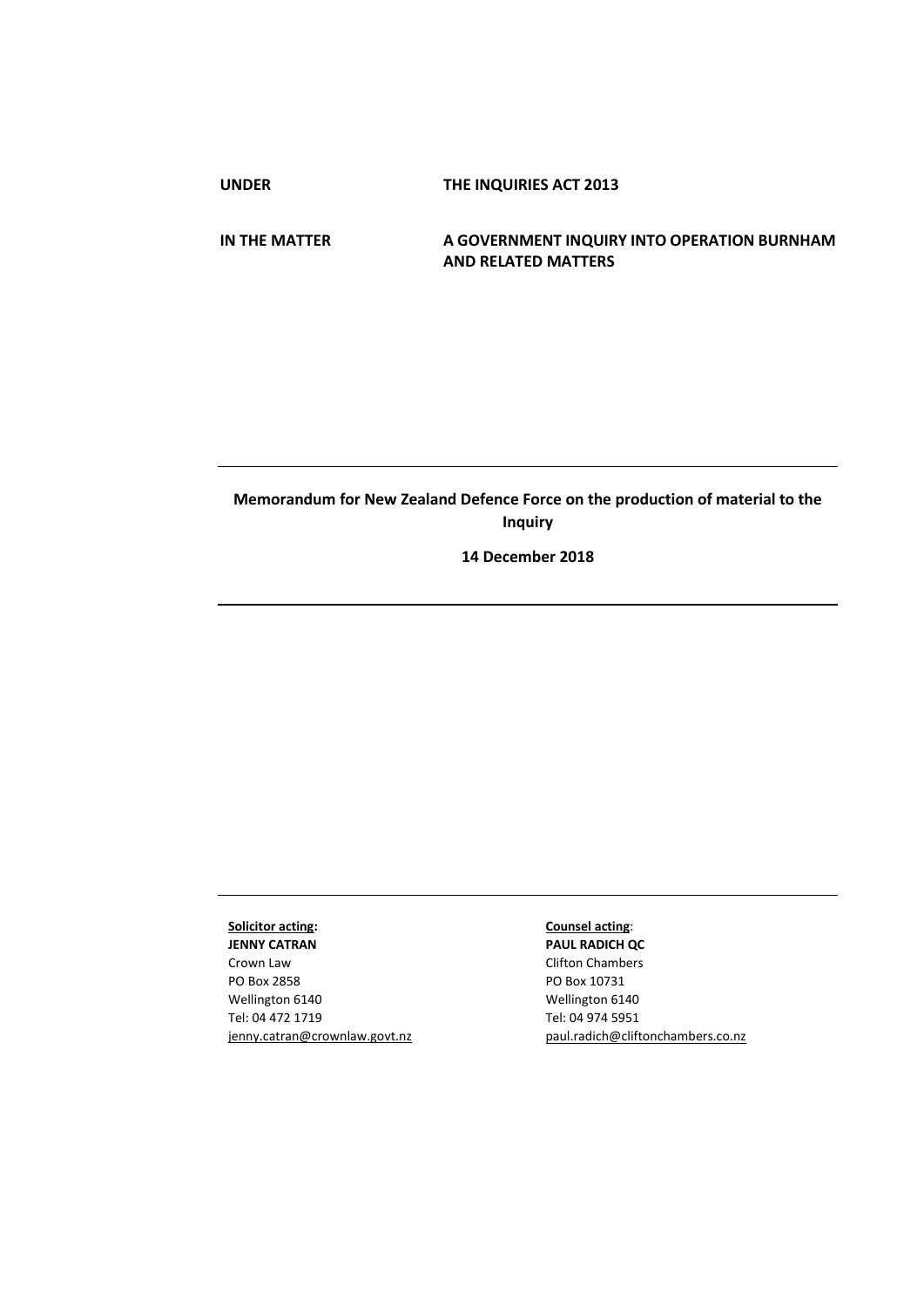- 1. In paragraph 10(e) of Minute No 6, the Inquiry ordered the NZDF to file memoranda on Friday 14 December 2018, Friday 18 January 2019 and Friday 18 February 2019 advising progress in relation to the production of material, including material requiring the consent of overseas parties.
- 2. At the hearing on 21 and 22 November 2018, the NZDF advised the Inquiry that it had identified approximately 17,400 items within the scope of the Inquiry's Terms of Reference, sourced from both the NZDF and from other parties, including overseas partners. It advised that, of those items, 324 had been provided to the Inquiry.
- 3. Since the hearing, the NZDF has doubled the number of people in the research team of its Special Inquiry Office to better enable the provision of material to the Inquiry in accordance with its directions. The work of the members of that team involves the identification of material from physical and electronic sources throughout the NZDF and the assessment of that material for potential relevance to the Inquiry's Terms of Reference.
- 4. Since the hearing, the NZDF has located another 1,221 items, mainly e-mails, meaning that it has had around 18,621 items to examine for relevance. It is probable that items will continue to be added to the data holding as any additional archive sources are discovered.
- 5. As at 14 December 2018, 15,070 items have yet to be examined. This represents a reduction of 3,551 items to be reviewed. The NZDF has now provided 350 items to the Inquiry, of which 17 (including two sets of video footage) have required the consent of the United States.
- 6. The rate of progress by NZDF is not linear and future progress is difficult to predict based solely upon the progress to date. The reduction from 18,621 to 15,070 items since 21 November 2018 represents significant progress (around a 20% reduction) towards the completion date of 28 February 2019. However, items are now being examined in chronological order from early-2001 to mid-2018. Items that have been examined since 21 November 2018 are from the January 2000 to August 2008 period and have had a high not-in-scope discard rate.